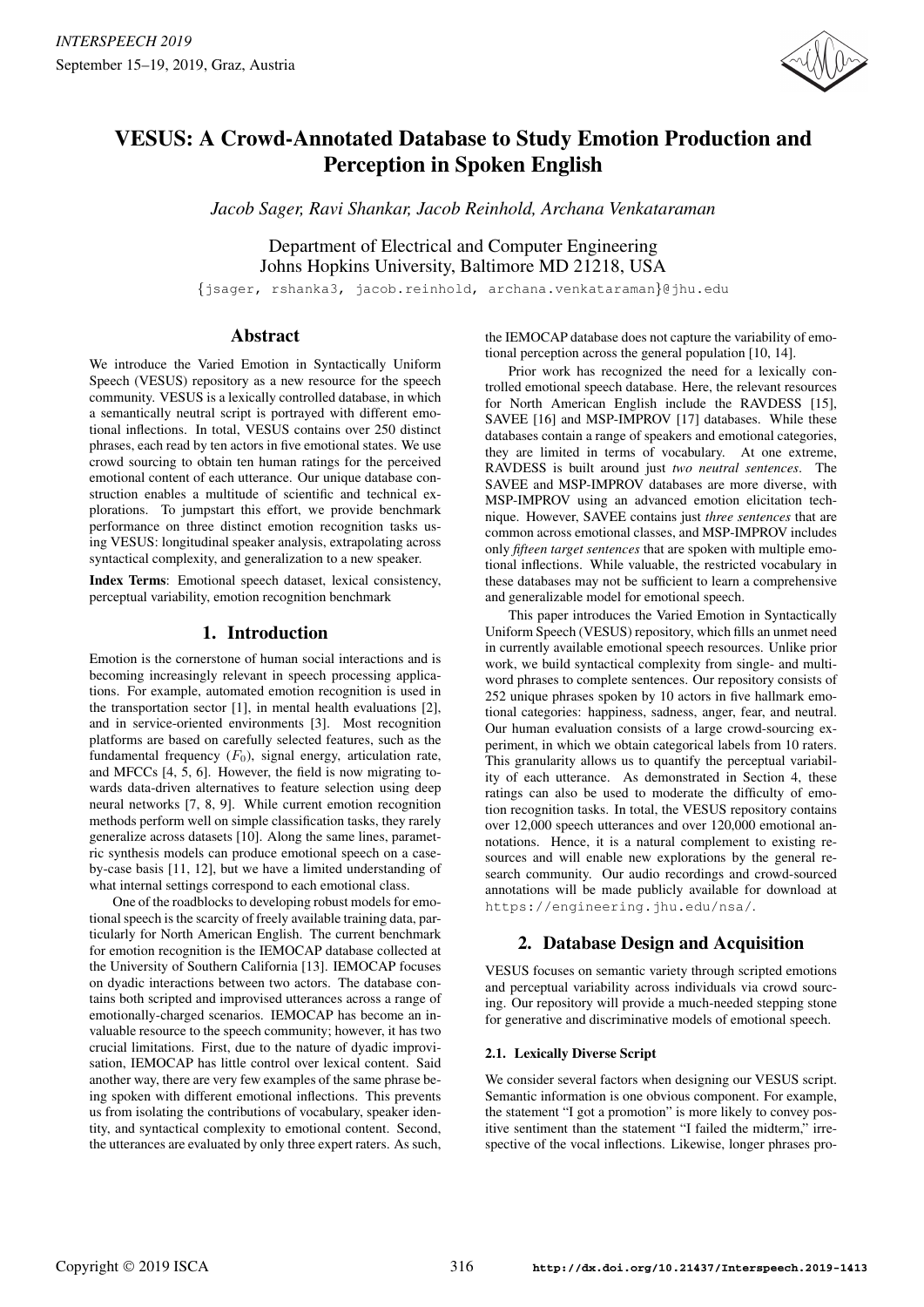

Figure 1: *Phonetic comparison of our script (blue) with the 3,000 most commonly used words in spoken English (red). Bins corresponds to one of the 44 English phonemes. The y-axis indicates the frequency of occurrence. The VESUS script is phonetically balanced.*

vide context to stress and intonation, but they allow semantics to play a greater role in the emotional perception [18].

Given these considerations, we have chosen to focus on low-level syntaxes to link emotional speech with the building blocks of language. Our VESUS script contains semantically neutral single- and multi-word phrases across a range of topics. Single-word categories include colors, numbers and geographic features. Multi-word phrases consist of dates and larger numbers. At the sentence level, we consider the  $\langle noun, verb, predicate \rangle$  structure as a fixed unit of syntactical complexity. Our script is built around one and two syllable words, which is representative of North American English. However, we have included phrases with 3-5 syllable words to probe an additional layer of complexity. Finally, we have incorporated 15 emotionally-charged sentences to evaluate the role of semantics in the production and perception of emotional speech.

Table 1: *Top: Utterance level statistics for our VESUS script. Bottom: Acquisition information for the VESUS repository.*

| Single Word Utterances                    | 45                 |
|-------------------------------------------|--------------------|
| Multi-Word Phrases                        | 207                |
| Sentences: (noun, verb, predicate)        | 159                |
| <b>Number of Scripted Utterances</b>      | 252                |
| <b>VESUS Vocabulary (# Unique Words)</b>  | 449                |
| Average Duration per Utterance            | $1.74 \text{ sec}$ |
| Average Duration per Actor                | $36 \text{ min}$   |
| <b>Average Duration per Emotion</b>       | $73 \text{ min}$   |
| <b>VESUS Repository Size (Utterances)</b> | 12,594             |
| <b>VESUS Repository Duration</b>          | 6 h 9 min          |

Fig. 1 verifies the phonetic balance of our script, as compared to the 3,000 most commonly used words in spoken English [19]. As seen, not only does our script sample each phoneme class, but the occurrence frequencies are closely aligned with real-world speech vocabulary. Table 1 (top) summarizes the utterance-level statistics of our script. For comparison, the RAVDESS database contains only *8 unique words*, and the target sentences in MSP-IMPROV *contain just 81 unique words*, including articles, prepositions and pronouns.

Table 2: *Crowd sourcing statistics for the VESUS repository.*

| Number of Unique Participants            | 389              |
|------------------------------------------|------------------|
| Average Ratings per Participant          | 372              |
| Average Time per Rating                  | $36 \text{ sec}$ |
| <b>Total Number of Emotional Ratings</b> | 125,940          |

#### 2.2. Audio Recording Procedures

We recruited ten English speaking actors (5 male, 5 female) with varying professional experience from the Baltimore area. Informed consent was obtained prior to the session according to an approved IRB protocol. The audio recordings took place in a sound-proof environment on the Johns Hopkins University (JHU) campus. Our audio equipment consisted of an AKG pro audio C214 condenser microphone (cardioid) with adjustable stand, a Focusrite Scarlett 2i2 preamplifier, and GLS cords.

The actors received a paper copy of the script. They were first asked to read the entire script aloud in a neutral voice. This process was repeated for each of the following emotions: happiness, sadness, anger, and fear. The actors were instructed to pause between utterances to given themselves time to reset. They were also given a break between each script reading. Finally, we asked the actor to rate his/her level of confidence in each of their emotional portrayals (scale: 1–10).

## 2.3. Data Post-processing

We segmented the recordings on an utterance level using Audacity (v2.1.3), which relies on intensity-based thresholds. From here, we manually inspected each audio clip to ensure correct utterance boundaries. These post-processing steps eliminated both silence and unwanted conversational dialogue. In total, VESUS contains 12,594 unique utterances. Table 1 (bottom) summarizes the acquisition statistics of our VESUS repository. The durations correspond to the voiced segments. Our database will be released with an intuitive file hierarchy.

## 3. Large-Scale Human Evaluation

We have used Amazon Mechanical Turk (AMT) to crowd source ten emotional annotations for each of the 12,594 utter-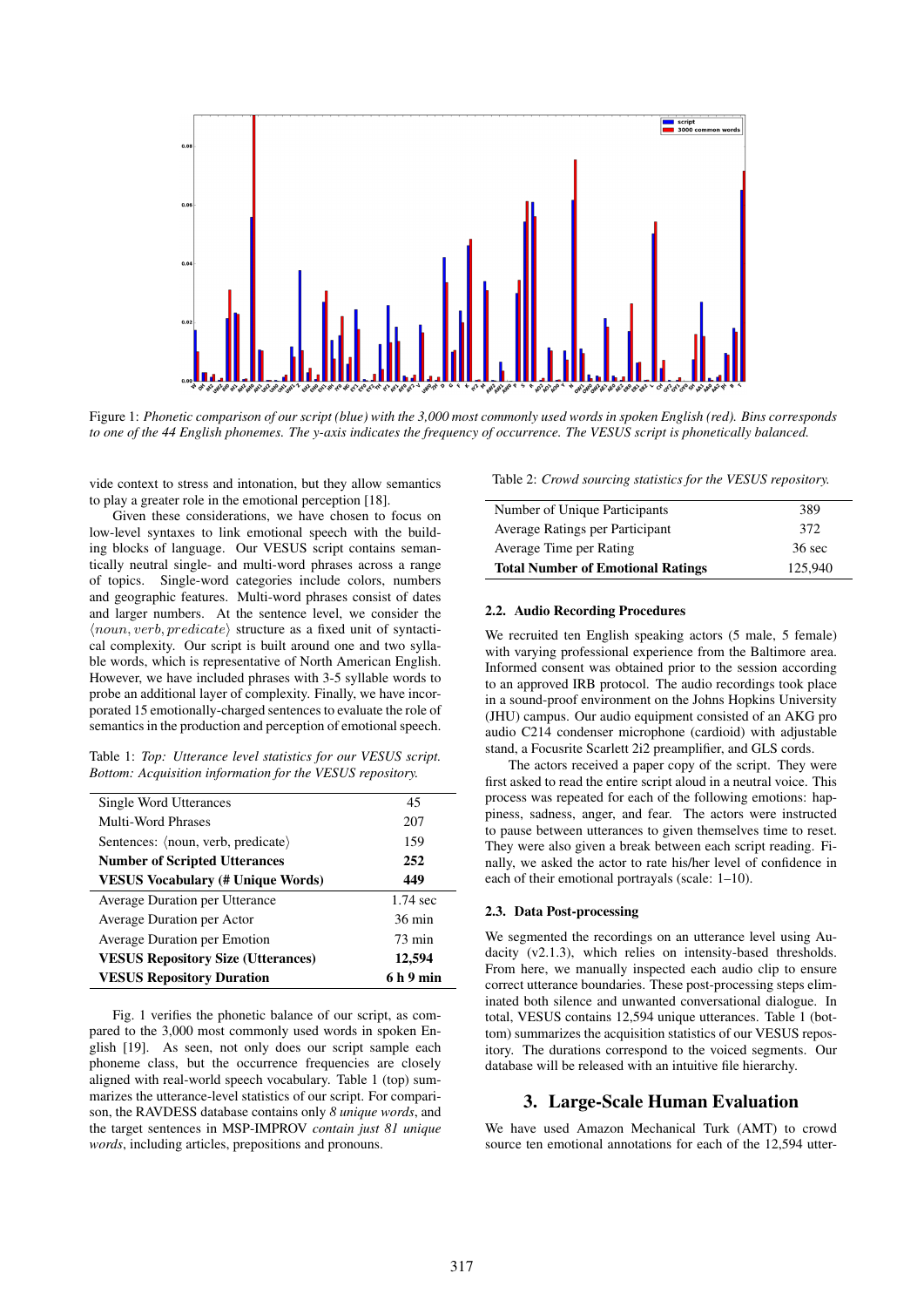Table 3: *Confusion matrices for intended versus perceived emotion. Top: Individual rater accuracies. Bottom: Majority voting across individuals for each utterance (group-level annotations).*

| <b>Average Accuracy: 57%</b> |         |                                          |       |       |       |      |
|------------------------------|---------|------------------------------------------|-------|-------|-------|------|
|                              |         | <b>Intended Emotion</b>                  |       |       |       |      |
|                              |         | Sad<br>Fear<br>Neutral<br>Happy<br>Angry |       |       |       |      |
|                              | Neutral | 19687                                    | 5749  | 9600  | 6016  | 6298 |
|                              | Angry   | 1497                                     | 16663 | 2033  | 413   | 1782 |
| Perceived                    | Happy   | 823                                      | 1378  | 10312 | 271   | 1204 |
|                              | Sad     | 2736                                     | 564   | 1823  | 15573 | 6911 |
|                              | Fearful | 274                                      | 639   | 1217  | 2685  | 8830 |

Average Accuracy: 65%

|           |         | <b>Intended Emotion</b> |       |       |      |      |
|-----------|---------|-------------------------|-------|-------|------|------|
|           |         | Neutral                 | Angry | Happy | Sad  | Fear |
|           | Neutral | 2354                    | 625   | 997   | 443  | 631  |
|           | Angry   | 40                      | 1805  | 120   | 8    | 126  |
| Perceived | Happy   | 3                       | 51    | 1143  | 6    | 60   |
|           | Sad     | 121                     | 11    | 148   | 1848 | 663  |
|           | Fearful | 2                       | 27    | 110   | 212  | 1070 |

ances. Our AMT task involves listening to a single recorded utterance and answering two simple questions. First, users were asked which emotion (happiness, sadness, anger, fear, neutral) best describes the attitude of the speaker. Users were explicitly instructed to base their decision on the tone of voice rather than on the semantic content. Second, users were asked to rate their level of confidence in their selected emotion (scale: 1–5). We did not query secondary emotional categories in this study to avoid influencing gut emotional reactions. We restricted our jobs to English-speaking AMT workers with masters level certification. We also monitored the quality of responses to ensure that workers were faithfully completing the task. Table 2 summarizes the crowd sourcing statistics of our VESUS repository. We emphasize that this is one of the largest crowd-sourcing endeavors in the emotional speech community.

Table 3 shows the confusion matrices for the intended versus perceived affect. We consider both the individual ratings (top) and the group-wise mode for each utterance (bottom), where ties are randomly assigned between the top categories.

We observe two important trends from these results. First, the individual accuracies are slightly lower than comparable audiovisual databases [13, 17]. One reason is that audiovisual raters have access to both voice and facial expressions. This combined information provides a significant advantage over judging emotions from audio recordings alone. In fact, our VESUS arguably provide a fairer baseline for emotional speech recognition algorithms. Another factor is that the VESUS repository is based on scripted rather than improvised utterances. We made this decision to maximize the size and diversity of our dataset given fixed resources. The second observation is that the accuracy jumps from 57% based on individual users to 65% for the group ratings. This trend can be observed within each emotional class and suggests a robust "wisdom of the crowd" phenomenon [20] in the speech regime.

Fig. 2 illustrates the average rater confidence across single words, multi-word phrases and complete sentences. We notice a slight decline in rater confidence for happiness and fear, which according to Table 3, are often confused with anger and sadness,



Figure 2: *Average confidence ratings across lexical category and emotional class.* **1***:Not confident*  $\rightarrow$  **5***:Very confident.* 

respectively. This trend is consistent with the human recognition performance shown in the next section. Interestingly, the average user confidence remains relatively stable across the different levels of syntactical complexity studied in this work.

## 4. Benchmark Emotion Recognition

This section reports benchmark performance on three emotion recognition tasks using the VESUS repository. Our goal is to provide a standard baseline for the community, rather than to present a new method for emotion recognition. To facilitate reproducibility, all of the training, validation, and testing splits used in this section will be released alongside the data.

#### 4.1. Description of the Tasks

We have created three emotion recognition tasks based on our unique corpus design. Each of these tasks will be a five-way classification across the following emotional states: happy, sad, angry, fearful and neutral. As a sanity check, our first task is longitudinal speaker analysis. Namely, we train, validate, and test on a per-speaker basis to evaluate the consistency in emotional portrayals. Our second task focuses on syntactical complexity. In this case, our training and validation data will include just single words and multi-word phrases. We then test the emotion recognition performance on complete sentences. This experiment provides valuable insight about what emotional cues can be gleaned and generalized from short utterances. Third, we conduct a standard leave-one-speaker-out experiment to quantify the generalization power across speakers.

Finally, our crowd-sourced ratings provide a natural mechanism to moderate the difficulty of each recognition task. Specifically, we run the analyses using (1) all VESUS utterances, (2) only the utterances with  $\geq$ 50% agreement across raters, and (3) only the utterances with  $\geq$ 70% agreement across raters.



Figure 3: *Emotion classification pipeline used in this work.*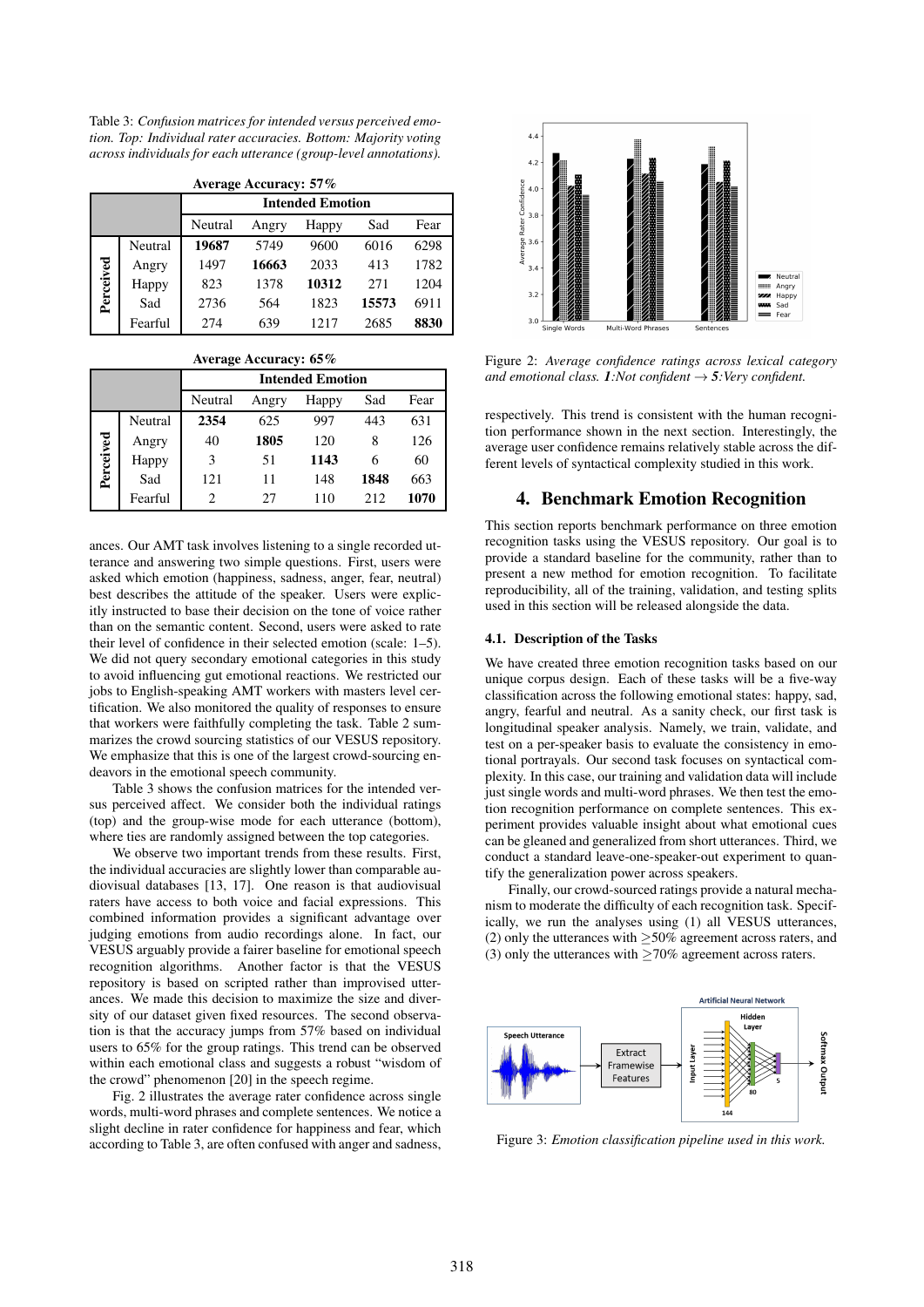

Figure 4: *Classification accuracy for each emotion across the three tasks: longitudinal speaker analysis, generalizing syntactical complexity, and leave one speaker out. Bars correspond to using all utterances, 50% rater agreement, and 70% rater agreement.*

#### 4.2. Feature Extraction and ANN Classification

Fig. 3 outlines our simple emotion recognition pipeline. Here, we combine model-based feature selection with an artificial neural network (ANN) to segregate the emotional classes.

Our feature extraction step combines the insights from prior recognition studies [7, 21]. We segment each utterance into 400 ms frames with 50% overlap. We then extract the following frame-wise statistics as our input feature vector to the ANN:

- 1) Pitch: Fundamental frequency is computed over 50 ms sliding windows. We extract the following statistics from the  $F_0$  signal and its first difference: mean, variance, maximum, minimum, range, kurtosis and skew. *14 features per frame*
- 2) MFCC: The first 13 MFCCs are computed over 25 ms sliding windows. The following statistics are extracted from each MFCC contour and its first difference: mean, maximum, minimum and variance. *104 features per frame*
- 3) Zero-Crossing (ZC): The ZC rate is computed over 100 ms sliding windows. We extract mean, variance, maximum, minimum (difference only), range, kurtosis and skew from this vector and its first difference. *13 features per fraome*
- 4) Energy: Squared intensity is averaged across 100 ms sliding windows. Once again, we compute the mean, variance, maximum, range, kurtosis and skew for the energy signal and its first difference. *13 features per frame*

The 144 frame-wise features are input to a fully-connected two stage ANN. The hidden layer contains 80 nodes, and the five-dimensional output layer encodes the probability of each emotional class, which we obtain via a softmax objective function. We implement the ANN using PyTorch with the Adam Optimizer for stochastic gradient descent [22]. Batch normalization is performed (batch size 32) along with 20% dropout after each layer to increase generalizability of the model. The final emotional assignment for each utterance is obtained by simple majority vote across the frame-wise probabilities.

#### 4.3. Experimental Results

Fig. 4 illustrates the emotion recognition performance of our ANN across each of the different tasks. Notice that there is a consistent drop in accuracy for happiness, which is most pronounced in the leave-one-speaker-out experiment. Empirically, many of the happy utterances are being confused with anger due to the high arousal in both emotions. This result suggests that human portrayal of happiness is also quite variable. While not as pronounced, we also notice a dip in performance for fear,

|  | Table 4: <i>Emotion recognition performance for each task and</i> |  |  |  |
|--|-------------------------------------------------------------------|--|--|--|
|  | level of difficulty. All results are based on the testing fold.   |  |  |  |

|               | <b>Problem Difficulty</b> |                  |                  |  |
|---------------|---------------------------|------------------|------------------|--|
|               | All<br><b>Utterances</b>  | 50%<br>Agreement | 70%<br>Agreement |  |
| Longitudinal  | 73.09                     | 75.09            | 86.14            |  |
| Complexity    | 56.63                     | 67.57            | 75.30            |  |
| Leave One Out | 44.12                     | 45.31            | 50.19            |  |

which tends to be misclassified as sadness. Both these observations are consistent with other emotional speech databases [17].

Another interesting observation is the generalization across syntactical complexity. In fact, Fig. 4 suggests that single words and two-word phrases contain sufficient emotional cues to learn a robust speaker-based representation. This result can be folded into real-world emotion recognition platforms, where we may only have access to fragmented speech utterances.

Finally, we note the performance gain with greater consistency in the crowd sourced annotations. Intuitively, the emotions are more pronounced in these utterances, which in turn improves machine classification. At the same time, emotional presentations are known to be variable across speakers and settings. As such, researchers can use the annotations to move from a "curated" evaluation to a more generalizable model.

## 5. Conclusions

We have described the design and acquisition of the new VESUS repository for emotional speech. VESUS fills a notable gap in existing resources by providing multiple examples of the same phrase being spoken with different emotional inflections. We also build syntactical complexity from single words to complete sentences, and we use crowd sourcing to quantify the perceptual variability of each utterance. These considerations allow us to define three emotion recognition tasks with varying levels of difficulty. We have provided benchmark performance on these tasks and will release the training, testing, and validation splits for further refinement by the community. Besides emotion recognition, VESUS also serves as a unique parallel database for emotional speech. Our ongoing work suggests that VESUS can be used for emotion morphing, with the ultimate goal of expressive speech synthesis [23].